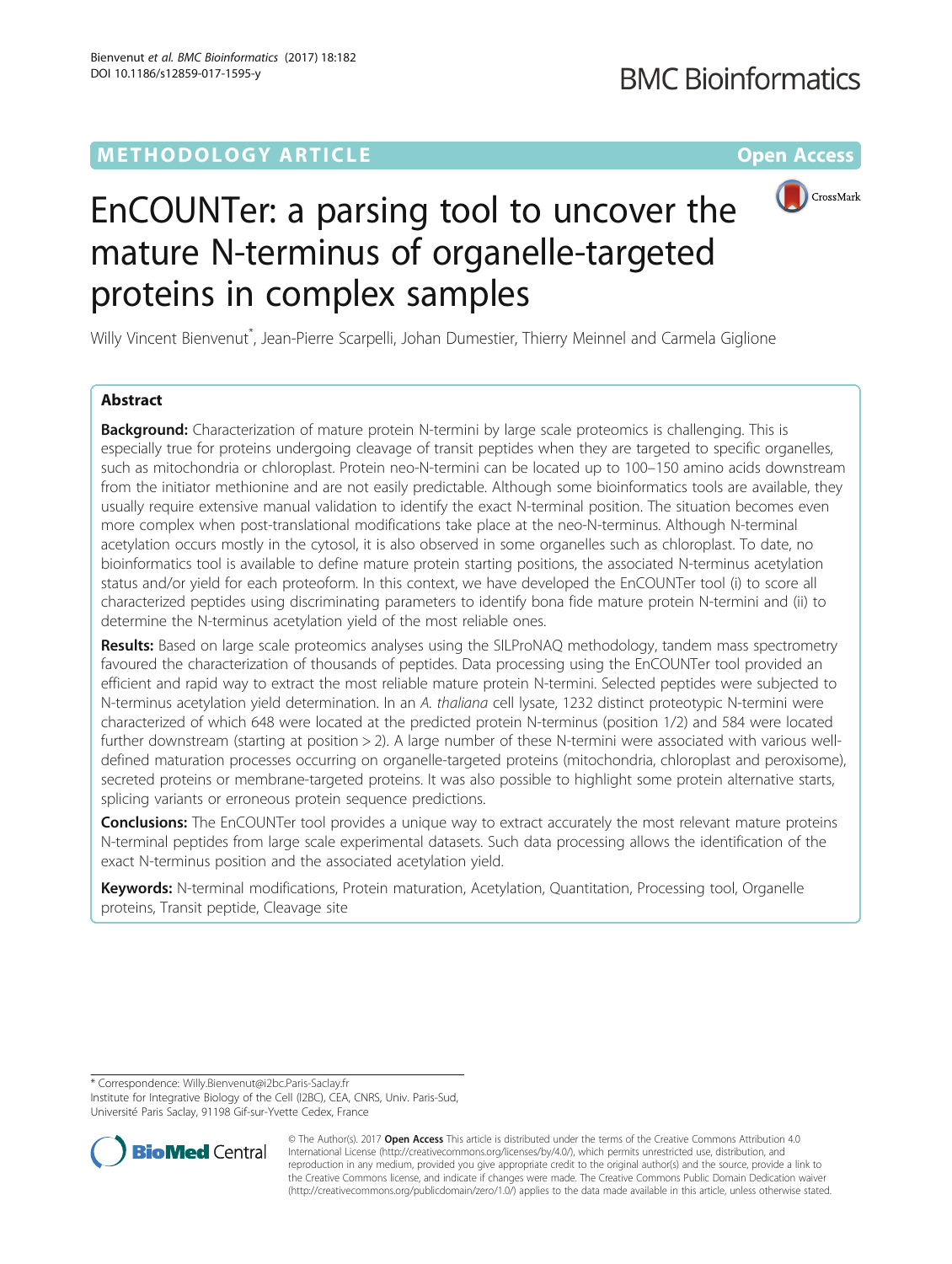## Background

N-terminal acetylation (NTA) is one of the major protein modifications of the eukaryotic cytosol and occurs mainly co-translationally [[1, 2\]](#page-11-0). In plants, most chloroplast proteins are encoded in the nucleus, translated in the cytosol and targeted to the chloroplast by a transit peptide that is cleaved upon arrival inside the organelle. Large scale analyses show that 20–40% of these proteins are N-acetylated in their mature chloroplastic form [[3, 4\]](#page-11-0). The determination of the associated cleavage site of the transit peptide (TP) are still challenging. The cleavage positions of the mitochondrial or plastid TP (mTP or cTP) can be predicted using TargetP or ChloroP softwares [[5, 6](#page-11-0)], but the predictions are not always reliable [\[7](#page-11-0)]. Although experimental data provide useful information, it still remains difficult to identify the true N-terminal peptides amid the multitude of internal peptides identified in a large scale experiment. In addition, the determination of NTA yield is a difficult task with the tools currently available. As an exemple, Mascot Distiller (MD) allows NTA quantitation using peptides N-terminally labeled with  $d_{3}$ - (heavy, H) or  $d_{0}$ - (light, L) acetyl [\[8\]](#page-11-0). Although this tool was used to define Lys ε-acetylation yield [[9\]](#page-12-0), it is originally dedicated to provide protein differential quantitation. The determination of the NTA yield for each proteoform (especially for the mitochondrial and the plastidic mature proteins) is not easily available and requires some additional processing [[10](#page-12-0)].

Therefore, the development of a new tool designed to perform the extraction of the data computed by Mascot and Mascot-Distiller is required. The combination of the outputs must provide a list of the mature N-termini and the associated accurate NTA yields. Although some alternative tools could be able to perform H/L ratio quantitation such as MaxQuant, the EnCOUNTer script is not able, presently, to handle other input file format than the Mascot and Mascot-Distiller ones.

The EnCOUNTer tool (Extraction and Calculation Of Unbiased N-Termini) uses a stepwise approach. First, the characterized peptides are scored to discriminate between protein N-termini at position 1–2 and downstream N-termini (DNT) of the protein sequence. This determination is based on a curated experimental dataset. Second, EnCOUNTer recalculates the average NTA yield taking into account the first residue of the characterised mature proteins. Finally, it provides an exhaustive list of the processed N-termini with the recalculated unbiased NTA yield. The EnCOUNTer tools was trained using a manually validated dataset (Additional file [1](#page-11-0): Table S1). As a proof of concept, the optimized parameters were used against a complex Arabidopsis thaliana experimental dataset obtained after an enrichment of the mature protein N-termini using the SILProNAQ approach [[2\]](#page-11-0). Such experimental data set provides 584 DNT peptides (related to 383 distinct proteins) of which 338 were quantified for NTA yield. Some of these Ntermini (112 hits), were experimentally validated and their positions well correlated with known cleavage sites of signal peptides, mTPs or cTPs (based on UniProtKB/ Swiss-Prot annotations). Some others (224 hits) were in accordance with transit peptide cleavage site predictions within a range of  $\pm 2$  residues. In addition, 648 protein N-termini were characterized at positions 1 or 2 (on the initiator methionine or after its excision) of which 303 were also quantified for protein NTA yield (Additional file [2:](#page-11-0) Table S2).

# **Methods**

#### Sample preparation and raw data aquisition

Proteins extracted from A. thaliana Col. 0 seedling were used to perform N-terminus enrichment using SCX chromatography. Rapidly, 1 mg of protein was denatured and reduced followed by cysteine alkylation with iodoacetamide. After cold acetone precipitation, proteins were resuspended in 50 mM  $NH<sub>4</sub>HCO<sub>3</sub>$  and digested by 1/ 100 (w/w) of TPCK treated porcine trypsin (Sigma-Aldrich) for 1.5 h at 37 °C, twice. Peptides were desalted with Sep-Pak columns and the retained material was eluted with 80% acetonitrile (ACN), 0.1% TFA and then evaporated to dryness. The collected material was resuspended in Strong Cation eXchange (SCX) LC buffer  $(5 \text{ mM } KH<sub>2</sub>PO<sub>4</sub>$ , 30% ACN and 0.05% formic acid) and injected into an Alliance HPLC system using a fluorimeter detector (Waters) equipped with polysulfoethyl A column (200 × 2.1 mm, 5 μm 200 Å; PolyLC, Colombia, MD). Peptides were eluted with a KCl gradient (SCX-LC buffer B: 350 mM KCl in SCX-LC buffer A; 0–5 min, 0% B; 15–40 min, 5–26% B; 40–45 min, 26–35% B). Fractions were collected every 2 min for 40 min and the solvent was evaporated to dryness before storage at −20 °C. Fractions eluted from SCX columns with retention times of 3 to 22 min were analyzed as previously described <sup>1</sup> with an Easy Nano-LC II (Thermo Scientific) coupled to a LTQ-Orbitrap™ Velos (Thermo Scientific). Finally, data processing usually combines a few acquisition files, i.e. 10 files related to each individual SCX fraction (1 h analysis) and 6 files related to combined fractions (for more details, see [\[2\]](#page-11-0)). Furthermore, acquisition files obtained from SCX fraction 5 and 6 were used as training dataset and testing dataset, respectively.

Mascot Distiller/Mascot data processing and \*.xml exports Regardless of the number of Orbitrap-MS acquired files, Mascot Distiller (Ver. 2.5.1, Matrix Science, London, UK) combines all acquired files together for a unique processing event (Fig. [1](#page-2-0)). The EnCOUNTer script was first used to extract data from the raw files followed by protein identification using the Mascot protein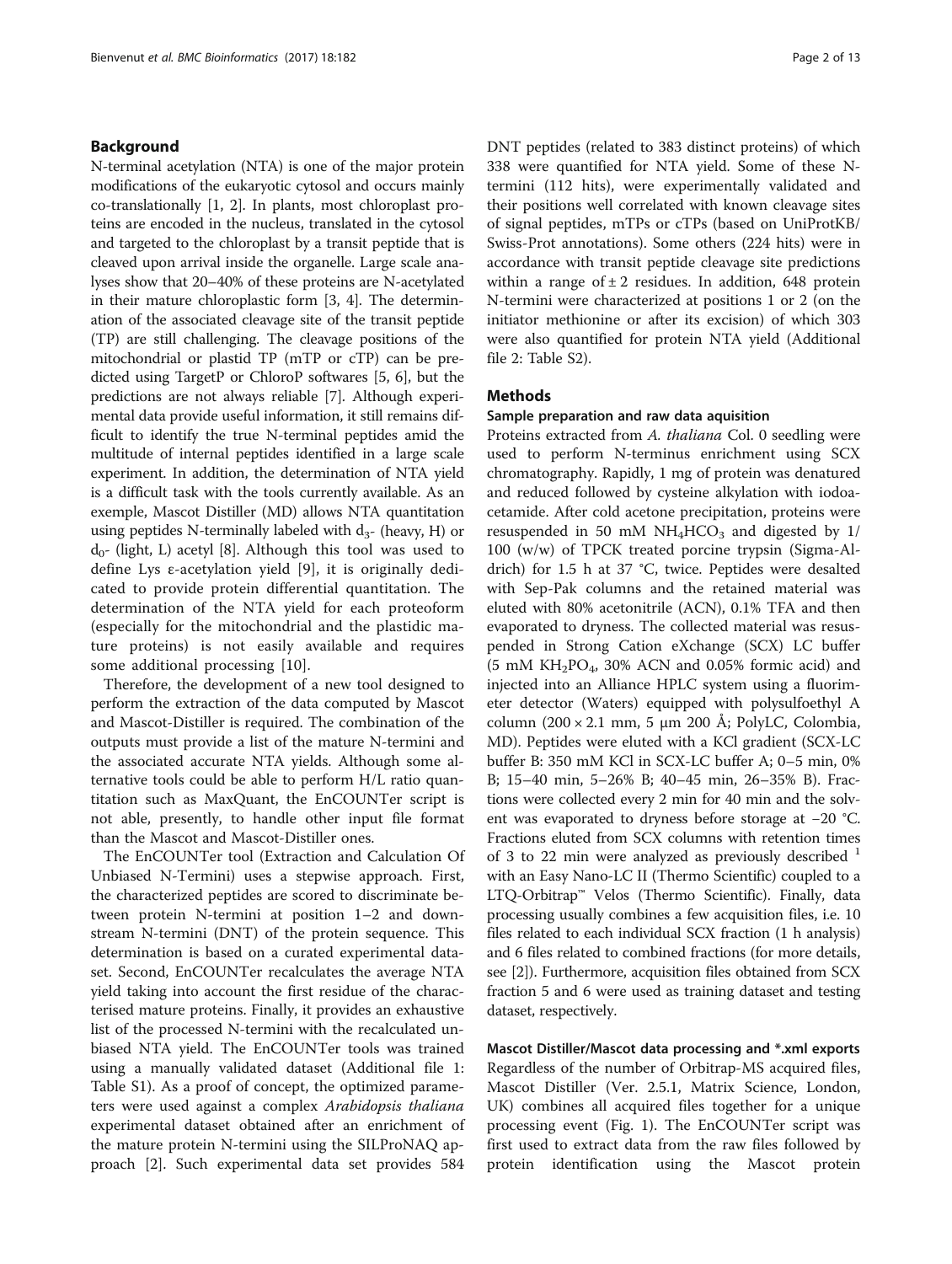<span id="page-2-0"></span>

identification tool (Ver 2.4, Matrix Science, London, UK). Precursor detection was obtained after peak regridding of 100 points per Da for a peak half width of 0.02 Da. Precursor ion charge was determined directly from the Orbitrap survey scan and limited at 1 to 5. The "time domain aggregated MS/MS spectra" was regridded at 20 points per Da for a peak half width of 0.2 Da and MS/MS spectra containing more than 10 peaks were retained. MS/MS spectra of similar precursor masses were not combined at any time and considered separately for peptide identification. Additional filtering parameters such as correlation threshold and minimal signal over noise ratio were defined at 0.7 and 1, respectively for the MS and MS/MS in the relevant mass range (400–20000 Da and 50–10000 Da, respectively) with a maximum peak iteration of 500. Alternative high resolution mass spectrometers could be used but the MD parameters applied for raw data extraction should be optimized accordingly.

MD extracted data were submitted to Mascot 2.4 software for protein identification and post-translational modification characterization. The database used was "The Arabidopsis Information Resource" (TAIR ver. 10; www. arabidopsis.org [\[11](#page-12-0)]). The parent and fragment mass tolerance were 5 ppm and 0.4 Da, respectively. Additionally, carbamidomethylcysteine and  $d_3$ -acetyl on Lys were defined as fix modifications and methionine oxidation as variable modification. Semi-trypsin was defined for the enzyme cleavage rule with up to 6 missed cleavages. Peptide N-terminus acetylation status, i.e. d3Acetyl (chemically induced modification) or d0-Acetyl (endogenous modification) were investigated using the Mascot quantification option (associated to the MD parameters). These parameters ("Acetylation [MD]" quantification method) are available in Additional file [3](#page-11-0). Then, MD uploaded the Mascot processing results and parsed them using relaxed parameters (minimum peptide identification score was set at 25, 0.2 for the P-value, 0.1 for the peak correlation coefficient, the area fraction coefficient and the precursor standard error). Irrelevant and false positive peptide hits generated at this step were filtered out at the final stage of the EnCOUNTer process.

EnCOUNTer also required protein identification data generated by Mascot. These data were automatically exported in xml files with the same MD parameters for the P-value and the Mascot score threshold. Additionally, the "MudPIT Scoring" and "Bold Red peptides" option were selected. These exported files contain all "Protein Hit Information" except pI and Taxonomy ID and all "Peptide Match Information" except the frame number and the unassigned queries.

#### EnCOUNTer processing

Basically, the EnCOUNTer tool requires the MD exported file, the associated Mascot results and a parameter file. Although the tool could be used with the default parameters provided (Additional file [4](#page-11-0)), an optimization of the scoring parameters using a relevant training dataset has been performed. During the scoring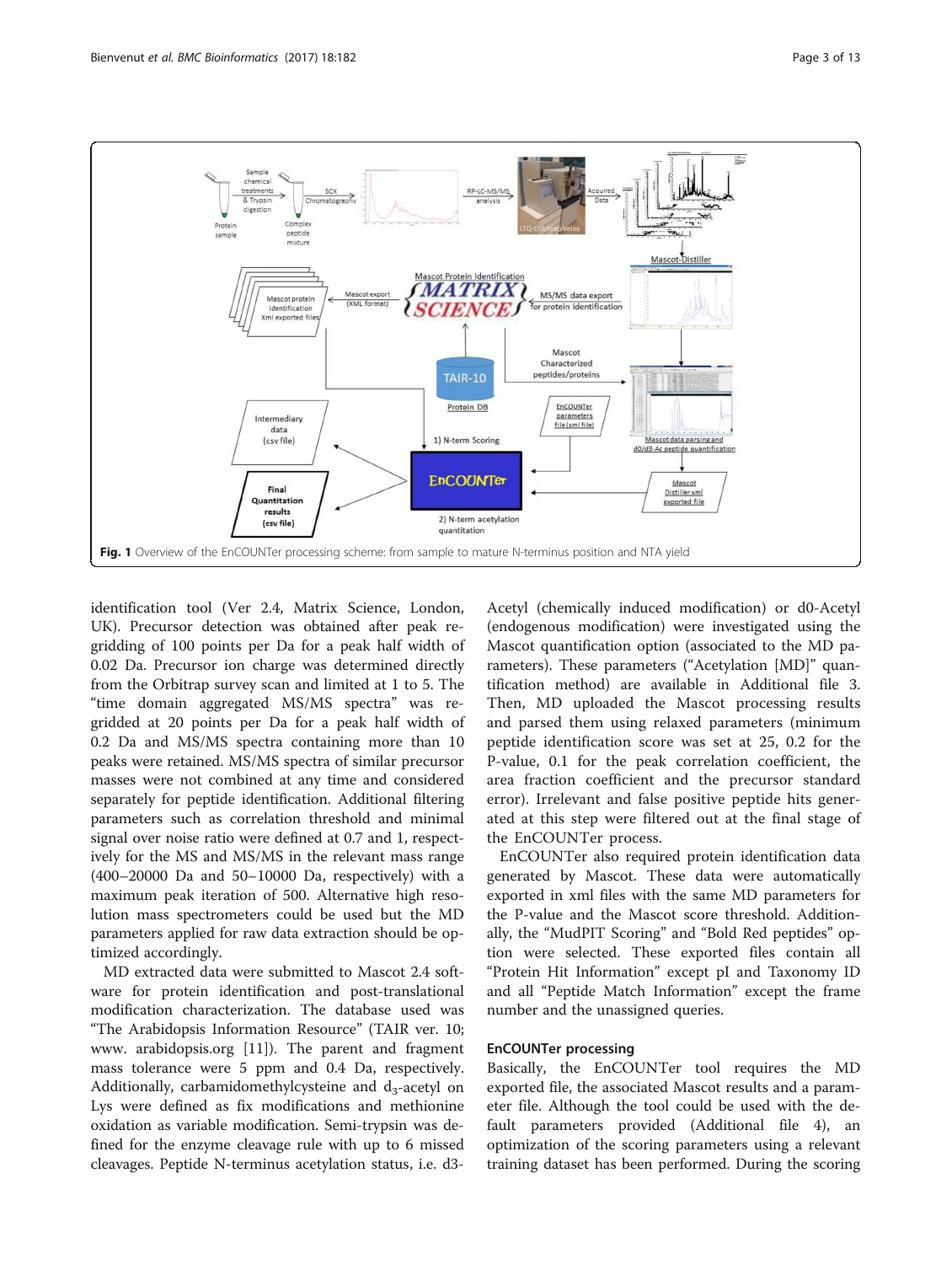parameter optimization, the EnCOUNTer tool required an additional files containing the list of "curated Ntermini" (True / False N-termini; Additional file [1](#page-11-0): Table S1). At the end of the optimization, a file containing all optimized values was generated (\*.json). This file could be applied on other experimental datasets (from a similar origin) without the optimization of the scoring scheme.

# Parsing function

The EnCOUNTer tool parses the pre-processed data exported from MD and Mascot identification tool. Mascot matched queries (only Mascot first-ranked peptide sequences) and associated protein AC were extracted from the MD xml file. Each of these entries were enriched with information, e.g. peptide sequence, starting position, MD processing results such as H/L ratio and signal quality coefficients. Then, the collected results were complemented with data extracted from the Mascot exported files such as the peptide identification score, identification E value… Of note, some peptides were not proteotypic [\[12\]](#page-12-0) and shared with few distinct proteins or, alternatively, to different translational isoforms of the same protein (especially for TAIR database). The redundancy is noted and these data could be easily removed at will. Also, the shared peptides were distinctively labelled in the final result list.

#### N-terminus scoring function

The EnCOUNTer tool should discriminate internal peptides from the mature protein N-termini. Biological details associated to nuclear encoded mitochondrial/ plastidic proteins TP such as sequence composition and average length [[13](#page-12-0)–[16](#page-12-0)] (also observed from experimental dataset [[3,](#page-11-0) [17, 18\]](#page-12-0)), highlighted some features useful to define relevant scoring coefficients (Additional file [5](#page-11-0): Figure S1 and Additional file [6:](#page-11-0) Figure S2). To this end, we defined a scoring function based on six distinct coefficients related to i) peptide "starting position", ii) residues around the "starting position", iii) characterized N-terminal modifications, iv) alternative start positions at the vicinity of the "starting position", v) matched peptide redundancies and finally iv) the "Localization" score. Some of these features could be optimized from the training dataset (such as "starting position" or the "residues around the starting position") whereas some other should be defined by the users to valorize/penalize experimental observations (such as "data redundancy" or "multiple transit peptide cleavage sites".

#### Peptide "starting position" score (Bound Score)

Based on the experimental training dataset, EnCOUNTer determines the optimal range (OptiMin and OptiMax) where "true" N-termini are the most frequently distributed.

The Matthews Correlation Coefficient (MCC) was determined for all possible combinations of positions between the two endpoints of the N-terminal distribution range of the "True" hits for the DNT candidates (defined as ExpMin and ExpMax). The optimum range defined with the higher MCC provides the optimum endpoints (OptiMin and Opti-Max). This positional range is associated with a scoring weight of 2 to favor the characterization of these N-termini. This calculation was associated to a "K fold cross validation" (using 10 randomized fractions) to determine the robustness of the prediction and the results of the investigation were exported in the \*.bound file (specifically for the "bound" K fold test) and \*.json (all optimized values).

Nevertheless, some relevant candidates (Experimental "True" N-termini) were still present outside of these optimal values, i.e. in between ExpMin/OptiMin and OptiMax/ExpMax. Since the experimental dataset may be slightly different compared to the training dataset (considering the ExpMin and ExpMax values extracted from the training dataset), the ExpMin and ExpMax values were pondered by the standard deviation observed during the "K fold cross correlation" as an estimation of the dataset variability (defined as Min and Max respectively). Both ranges, i.e. Min/ OptiMin and OptiMax/Max, were associated with a scoring weight of 1 (neutral effect on the result) that prevented their elimination at this stage. All others positions are associated with a scoring weight below 1 (e.g. 0.1) to penalize such less biologically relevant positions. Starting positions 1–2 were subjected to a special scoring detailed below.

#### Residues around the starting position ("Spec" Score)

Based on the training dataset, EnCOUNTer is able to provide a scoring matrix associated to the amino acid presents around the experimentally characterized starting position. For each position located between  $P_n$  to  $P_n$  $n<sub>p</sub>$ , a binary classification was performed for each of the 21 possible amino acids. Such investigation provides a distribution of True Positive (True N-termini candidate has the defined residue at  $P_i$ ), True Negative (False Ntermini candidate has not the defined residue at  $P_i$ ), False Positive (True N-termini candidate has not the defined residue at  $P_i$ ) and False Negative (False N-termini candidate has the defined residue at  $P_i$ ). The MCC was calculated for each of the 21 residues for each of the defined position between  $P_n$  to  $P_{-n}$ . The result of the MCC provided an overview of the "abundance" for each residue at a specific position  $(P_i)$  based on the training dataset. In accordance with our scoring scheme (1 for the neutral value), the MCC results were translated by 1 unit (tMCC). This tMCC matrix (defined for each of the 20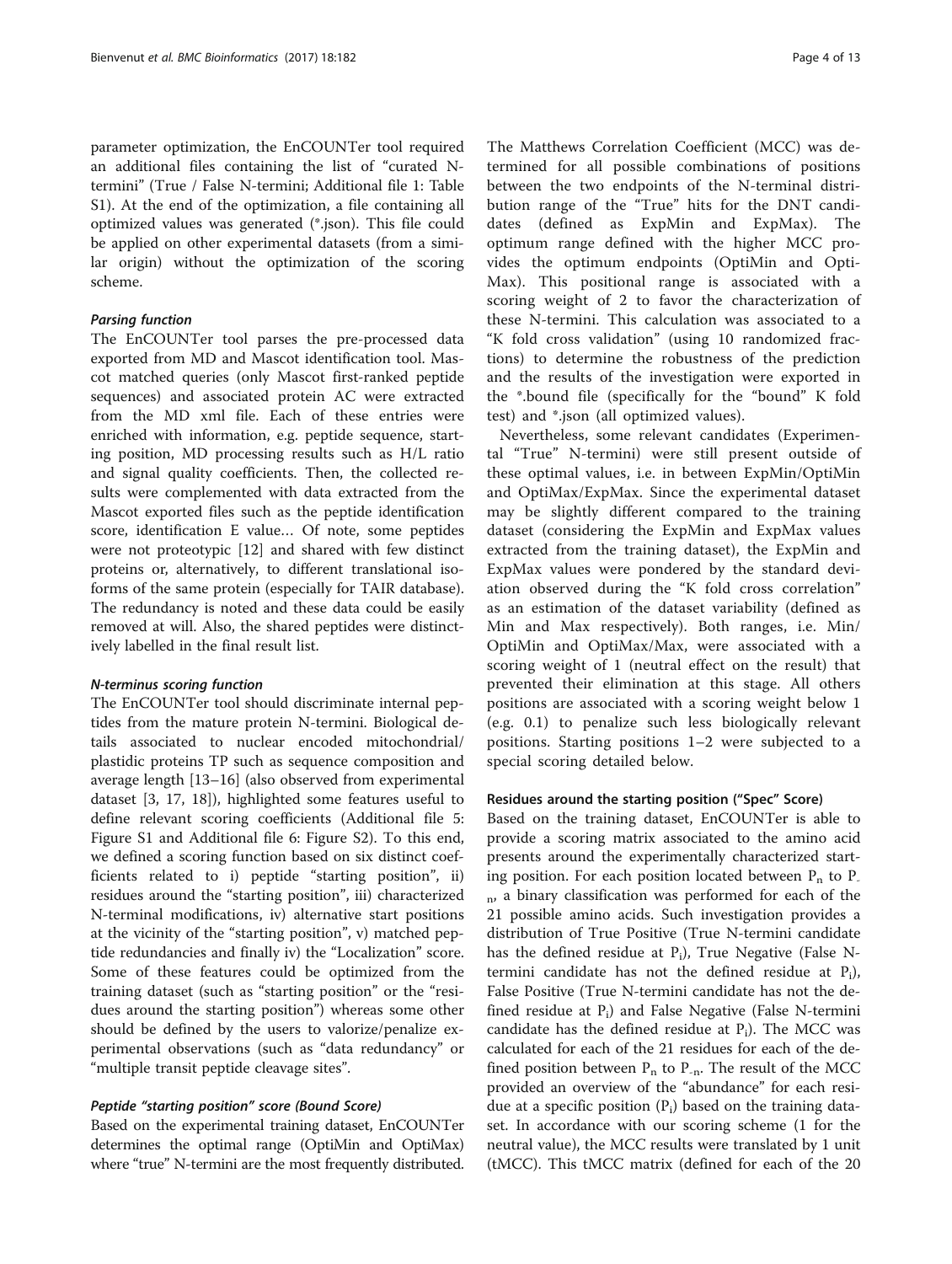amino acids on a "±n" residues around the starting position of the peptides present in the training dataset) was used to determine the "Spec" score for each experimental candidate (with a starting position higher than 2) as a product of the tMCCs values for each position between  $P_{-n}$  to  $P_n$  (Eq. 1). The size of the screening window ( $\pm n$ ) was also optimized automatically to determine the optimum MCC value.

$$
SpeScore = \prod_{i=-n}^{n} tMCC(Xxx; Pi)
$$
 (1)

Determination of the "Spec" score base on the tMCC determined for each possible residue (Xxx) at the define position  $P_i$  (in the  $P_{-n}$  -  $P_n$  range).

A "K fold cross validation" (subdivided in 10 subsets) was applied after the optimization step to determine the robustness of the prediction. The "K fold cross validation" result was exported in the \*.spec (specifically for the "Spec" K fold test) and \*.json (all optimized values).

#### N-terminal modifications (Acetyl Score)

Due to the MD processing applied during the peptide identification step, peptide's N-terminal modifications are restricted to d0/d3-NTA. Three different situations could occur (d0-NTA, d3-NTA and d0/d3-NTA). It could be interesting to segregate differentially such peptides especially for GAP test [[19\]](#page-12-0) where the main goal is to identify the N-terminal acetylated (NTAed) proteins and to rate them differently with values higher than 1 to valorize the modification or below 1 to penalize it. Characterization of the pair d0/d3-Ac reinforces the legacy of such N-termini the MS/MS spectra related to d0- Ac and d3-NTA could be considered as two independent events) and a score higher than 1 could be applied.

#### Alternative start positions (Prox score)

Despite proteins processing sites are usually considered to be unique, experimentally-based results tend to display a different reality involving multiple vicinal cleavage positions [\[7](#page-11-0), [8,](#page-11-0) [17](#page-12-0)]. This provides clear and highly valuable distinctive criteria compared to internal protein fragments. The number of potential cleavage sites was determined in a defined window around the investigated position. Both the window size and the coefficient-weight could be defined in the parameters file (Additional file [4](#page-11-0)), and the "prox score" for this coefficient was obtained using Eq. 2. Initial parameters should be defined in the configuration file and optimized using the reference dataset but usually these multiple and vicinal cleavages [[3,](#page-11-0) [17](#page-12-0)] are observed in a windows of  $\pm$  5–10 residues (defined at will in the parameter file).

$$
Prox. Score. = Rm
$$
 (2)

With  $R =$  user defined weight and  $m =$  number of alternative cleavages sites experimentally characterized in the defined window (±5 residues range defined in the "Default parameters");

#### Peptide redundancy (Rep Score)

Multiple characterization of the same peptide strengthens the probability to match a real event. Since each analysis provides thousands of acquired independent MS/MS spectra, the identification of the same peptide from different MS/MS acquisition could be considered as independent event and strongly increase the probability to match a "real event" or "true peptide". To take advantage of this redundancy, the number of occurrences of the same peptide (not considering variable charge states or possible associated modifications such as Met oxidation) was used in the "Rep Score". Nevertheless, the number of duplicates matches could reach few hundreds to few thousands of hits for the same peptide especially if multiple LC-MS acquisitions are processed together. To maintain the weight of this coefficient within the range compatible with the others scoring coefficients, the number of occurrences for identical peptides was logarithm pondered in Eq. 3.

$$
Rep Score = K^{\log(q)} \tag{3}
$$

Where K is the score associated to such event  $(K = 2$  is defined in the "Default parameters") and  $q =$  number of experimental occurrences of the investigated starting position;

#### Localization score (Loc Score)

It is experimentally infrequent [\[2](#page-11-0), [20](#page-12-0), [21\]](#page-12-0) to characterize mature protein N-termini both at the N-terminal side of the predicted protein (Pos 1–2) and further downstream in the same sample. Thus, it could be interesting to take advantage of such information to penalize/favor DNT peptides. The weight applied to DNT hits should be defined at will in the configuration file.

#### Protein N-terminal scoring at position 1–2

Since a negative dataset could not be defined for the Ntermini at position 1 and 2, automated optimization of the score is not possible. The "Spec" score for these peptides is set at the optimized "Spec-score-threshold (automatically defined during parameters optimization) to favor the final NTA quantification of these peptides. To note, the other scoring coefficients (i.e. N-terminal modification characterized and peptide redundancy) were applied for these positions. Then, the final En-COUNTer score for these peptides (Position 1–2) could not be compared with the DNT associated scores.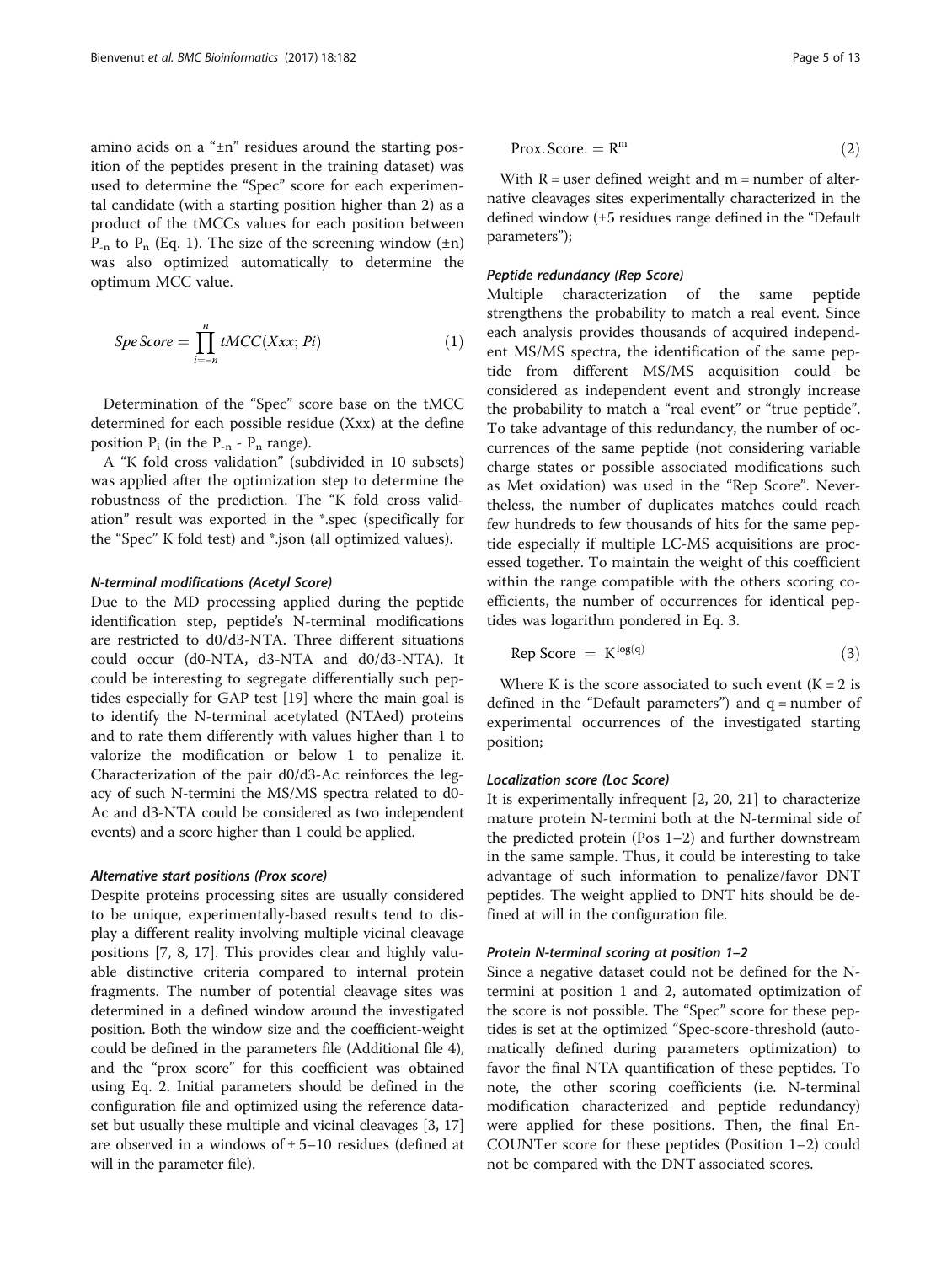#### Scoring parameters optimization and calculation

Since few parameters such as sample preparation or species influencing the type and number of downstream Ntermini (True or False hits), a test sample dataset should be used to optimize the parameters. Alternatively, default parameters are provided for the A. thaliana samples.

The EnCOUNTer tool is able to optimize few scoring coefficients (i.e. the optimum downstream N-termini range and the "vicinal cleavage site" scoring matrix) using a reference files. Some other parameters are not optimized automatically and could be subject to modification in the parameter file. Each of them (Prox, Rep and Loc scores) should be defined before the EnCOUNTer optimization to determine automatically the EnCOUNTer threshold. This threshold is optimized using an MCC approach at the end of the optimization step. Since the EnCOUNTer score is the product of the six previously defined coefficients (Eq. 4), each of them could be neutralized using the unit value  $(1")$  in the parameter files except for the "Spec" scoring coefficient which is the backbone of this approach. Scoring calculation was applied for each Mascot characterized peptide.

$$
\begin{array}{rcl}\n\text{EnCOUNTer Score} & = & \text{Bound} \times \text{Spec} \\
& \times \text{ Acetyl} \times \text{Prox} \\
& \times \text{ Rep} \times \text{Loc}\n\end{array}\n\tag{4}
$$

This optimization finishes with a "K fold cross validation" to provide some insights about the prediction robustness and the results are saved in the \*.score (specifically for the final EnCOUNTer score K fold test), \*.json (all optimized values) and \*.param (all parameters resumed) file.

#### NTA quantification function

Mascot Distiller is an interesting tool to determine d0/ d3-Acetylation yield for each characterized peptide. Although, final quantitative values are provided per protein and not per protein starting position, the quantitative data remain available in the MD xml exported file. The EnCOUNTer script re-organizes them to provide Nterminal acetylation yield for each distinct proteoform. Since MD processing was performed using relaxed parameters (see Mascot Distiller data processing section), EnCOUNTer filters those data to retain only the most relevant ones for the NTA quantitation based on MS signal quality coefficients defined by MD. EnCOUNTer tool uses the "Correlation Coefficient" (related to the fitting between the theoretical and experimental isotopic distribution; higher than 0.8), the "Fraction Coefficient" (defining the fraction of the signal of the peak of interest over all signal; usually higher than 0.5), the SigQual coefficient is associated to the H/L standard deviation

(defined by the least squares fit to the heavy vs. light component intensities from the scans in the XIC peak; lower than 0.05 Da), the E-value (lower than 0.05), the Mascot score associated to the matched query (higher than 30; highly dependent of the database used) and finally the EnCOUNTer score threshold (automatically defined as previously described). These coefficients could not be defined by default and are strongly related to the raw MS signal quality. They should be adapted accordingly to the instrument (MS and LC) used for sample separation and analysis. The characterised peptides passing those criteria were used to determine the final H/L ratio for each distinct protein positions based on a logarithmic means. Jointly, the logarithmic deviation  $(σ)$ of the NTA yield was determined to provide the minimum/maximum NTA range when more than one ratios were determined. Finally, the average NTA yield was obtained from the average H/L ratio using the Eq. 5 and the confidence interval (Min and Max NTA percentages) was defined by the Eqs. 6 and 7 respectively using the logarithmic divergence coefficient.

- $\%$  NTA = 1 / (1 + < H/L ratio >) (5)
- % **NTA<sub>Min</sub>** = 1 / (1 + < H/L ratio >  $\times$  σ) (6)
- $\%$  NTA<sub>Max</sub> = 1 / (1 + < H/L ratio > / $\sigma$ ) (7)

#### EnCOUNTer data export

The final results were exported in a \*.csv file providing protein AC's, the proteotypicity, the starting position, the N-terminal modifications characterised, the mature N-terminal sequence (first 10 residues after the starting position), the EnCOUNTer score, the < H/L > ratio (and deviation), the N-terminus acetylation yield (Average, Min and Max values). An additional file was also exported containing all collected and processed data (EnCOUNTer Intermediary file).

#### Training and testing dataset

An experimental dataset collected during a large scale A. thaliana N-terminome characterization was used for the optimizing and the testing steps. Out of the 16 acquired files, data associated to fraction 5 and 6 were used as training and testing datasets, respectively. First, the acquired data were processed for protein/peptide identification as described in "Distiller/Mascot data processing" section. For the peptides associated to a unique gene-ID but few different translation versions, the lowest TAIR extension number was retained in the final list. Non-proteotypic peptides (i.e., peptide matching several distinct gene-IDs) were removed from the final list. Each characterized peptide was manually checked to identify mature N-termini. Information from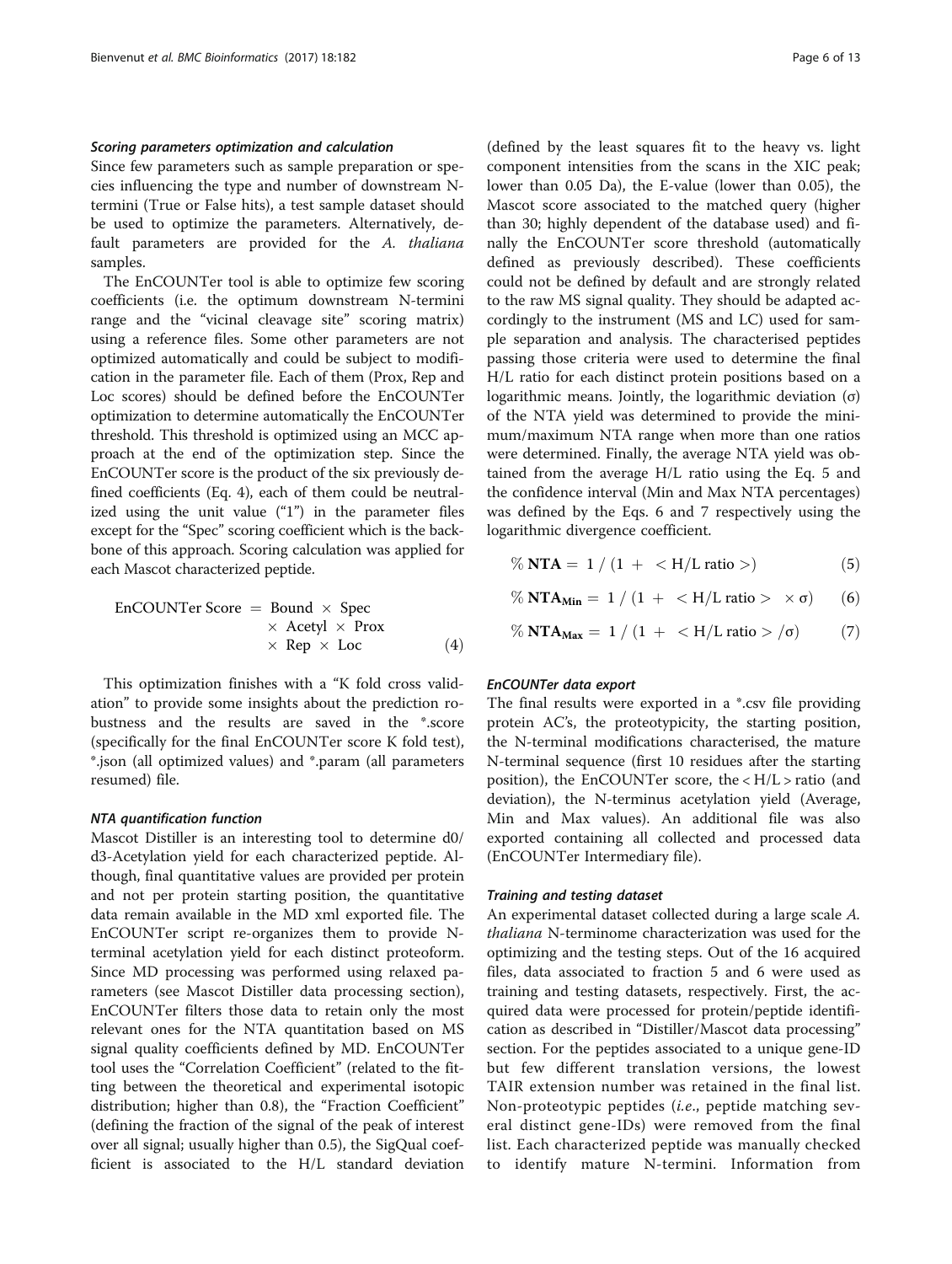specialized databases such as AT\_Chloro [[22](#page-12-0), [23\]](#page-12-0), PPDB [\[24\]](#page-12-0), SUBA [[25](#page-12-0)], TopFind [[26](#page-12-0)], MASCP-Gator [[27](#page-12-0)] and various prediction tools such as TargetP / ChloroP / SignalP [[5, 6](#page-11-0)]) or Mitofate [[28](#page-12-0)] were used to assess N-termini relevancy and protein sub-cellular localization for each candidate (Additional file [1:](#page-11-0) Table S1). A total of 784 and 1006 checked peptides were dispatched in few different subcategories (Table 1 and Additional file [1:](#page-11-0) Table S1) in Fraction 5 and 6, respectively.

#### EnCOUNTer Launch

The EnCOUNTer script should be launched in a prompt windows associated with the required files (fully described in the help support and the user manual). First, EnCOUNTer determined the optimized scoring parameters using the training dataset (MD and Mascot exported files) and the reference N-terminal list. A few files are exported at the end of the optimization including the optimized "scoring parameter" (\*.json file) and the detailed results of the optimization and "K fold cross validation" (\*.bound, \*.param, \*.score and \*.spec). Second, the experimental datasets (MD and Mascot exported files) were scored using the previously optimized parameters to discriminate and quantify the mature N-termini and associated NTA yield. At the end of the process, the EnCOUNTer script provided two distinct files, i.e. the intermediary and final EnCOUNTer results. The intermediary file provided the detailed values used to determine the EnCOUNTer score and the individual NTA quantitation, whereas the final Encounter file provided the aggregated results per distinct proteoforms (EnCOUNTer score and the final NTA yied).

#### Results and discussion

#### Training and testing datasets

Two experimental samples were defined as training and testing dataset i.e. fraction 5 and fraction 6 respectively. The peptides characterized after the Mascot identification step are filtered using few different Mascot–associated values using the peptide E-value and the minimum Mascot score defined in the configuration files. These thresholds should be adapted to reach 1% of False Discovery Rate (FDR) at the peptide level. Applying these thresholds, false positive identifications for the expected N-terminal peptide (position 1 and 2) were infrequent (Table 1). As an example, no false candidate was characterized in Fraction 5 and only one probable false hit was listed in Fraction 6 (Additional file [1](#page-11-0): Table S1). For these starting positions, the associated localizations were mainly the cytosol (49 hits), the membrane/vacuole (17 hits), the peroxisome (6 hits) or the mitochondria (without mTP, 5 hits). Only one plastidic protein (AT2G44640.1) was characterized with a mature Ntermini at position 2. This infrequent but not unusual chloroplastic N-terminus [[29](#page-12-0)] was confirmed experimentally and reported in PPDB [[21\]](#page-12-0). The characterized N-termini at position 1–2 corresponded well to the expected cytoplasmic localizations.

Additionally, 595 peptides were characterized with downstream starting position (Start position > 2). These hits were sorted between True N-termini (mature protein N-termini; 203 hits), False N-termini (erroneous mature N-termini; 329 hits) and ambiguous N-termini (mainly poor MS/MS spectra quality or inconsistencies with previous biological and experimental facts; 63 hits). Only the True/False candidates were used during the EnCOUNTer training step. The main subcellular localization is the chloroplast with 73% of the candidates (149 hits) for the "True" dataset. Other locations such as cytosol, membrane or mitochondria were also found (21, 7 and 5%, respectively). At the contrary, the "False" dataset exhibits random location and similar distributions were also observed in Fraction 6 dataset (Table 1 and Additional file [1:](#page-11-0) Table S1). These two manually curated datasets (Fraction 5 and 6) were used during the EnCOUNTer training and testing steps, respectively.

#### N-terminus scoring optimization

#### Residues around the starting position ("Spec" Score)

Residues close to the N-terminal position are, sometimes, associated to artifact modifications and/or (un) expected endoproteolytic cleavages. As an example, hydroxylated residues (Ser, Thr or Tyr could be modified with a d3-NTA during sample preparation. Such modification located at  $P_{1-3}$  (see [\[30](#page-12-0)] for detailed positional nomenclature) could be wrongly associated to d3-NTA. The specificity of the endoproteinase used during sample preparation could also create a bias in the characterized

Table 1 Distribution of the manually checked peptides for the training and testing datasets (Fraction 5 and Fraction 6 respectively; based on Additional file [1](#page-11-0): Table S1)

| Starting position | Classification                 | Hits for Fraction 5 | Hits for Fraction 6 |
|-------------------|--------------------------------|---------------------|---------------------|
| Position 1 and 2  | True Protein N-termini         | 189                 | 261                 |
|                   | False Protein N-termini        |                     |                     |
| Position $> 2$    | True downstream N-termini      | 202                 | 232                 |
|                   | Ambiguous downstream N-termini | 63                  | 61                  |
|                   | False downstream N-termini     | 329                 | 451                 |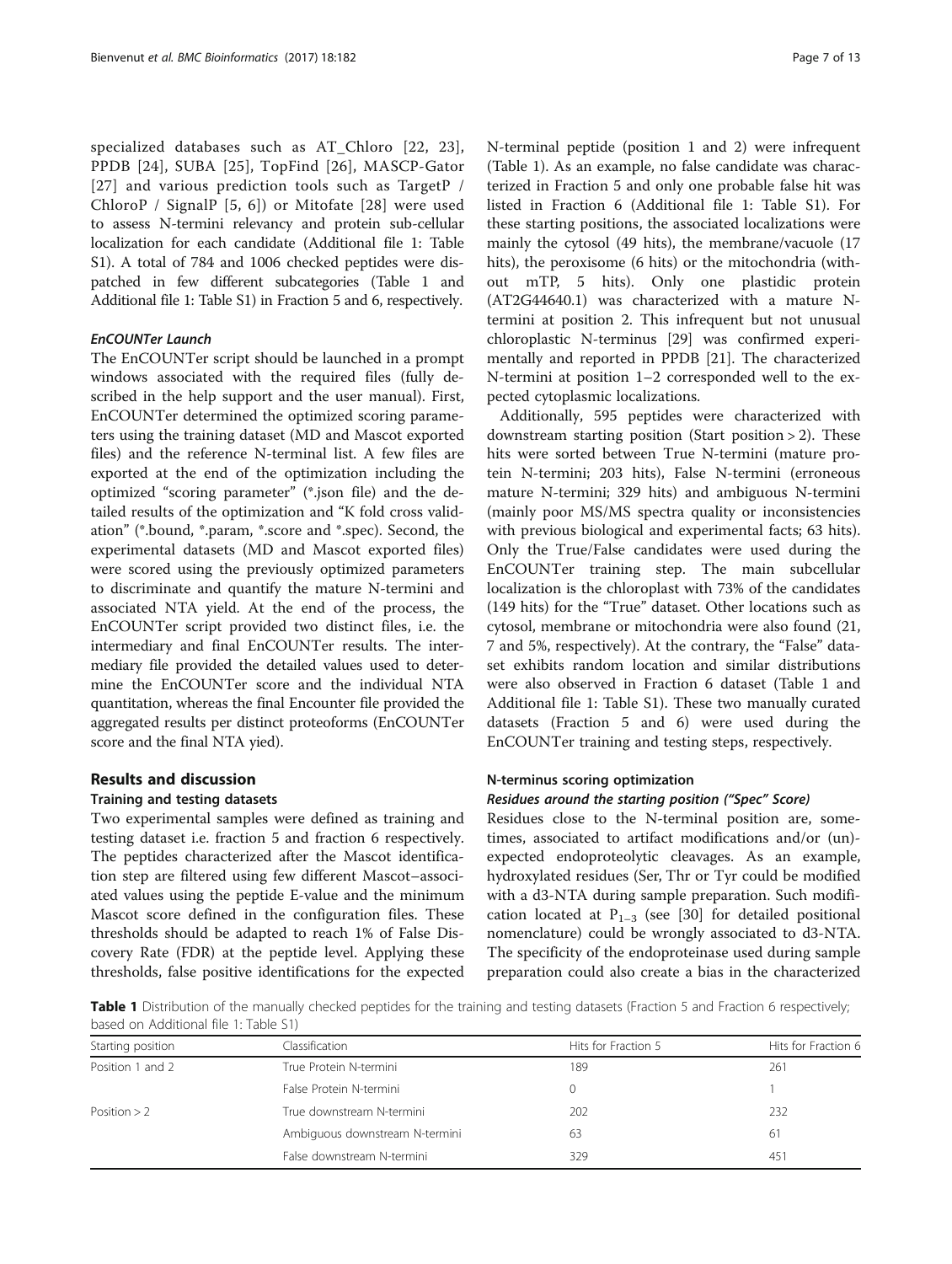peptides. Then, Arg residue at  $P'$ <sub>1</sub> could be due to trypsin endoproteolytic cleavage (Additional file [7](#page-11-0): Figure S3B) and may not be relevant as True maturation site. Along a streamline, the endoproteinases or the associated contaminants could generate numerous unexpected peptides. As an example, the presence of pseudotrypsin [[31\]](#page-12-0) or chymotyrypsin could generate some alternative N-termini with a Phe or Leu at  $P_{-1}$  [\[32\]](#page-12-0). Typically, it is well know that some positions ahead of the TP cleaving position could be specific such as Ala at P−<sup>1</sup> and Val/Ile at P−<sup>3</sup> for the plastidic proteins (Additional file [6](#page-11-0): Figure S2A-B and [[3,](#page-11-0) [21](#page-12-0)]) or the Arg at P<sub>-2</sub> and P<sub>-3</sub> for mitochondrial proteins (Additional file [6](#page-11-0): Figure S2C-D and [[16\]](#page-12-0)). Interestingly, different residues appear to be predominant for other protein subclasses, for example Leu at position P<sub>-9</sub> or Asp at P<sub>1-3</sub> for proteins carrying a signal peptide (Fig. 2 and Additional file [6](#page-11-0): Figure S2). The tMCC profiles (distribution of tMCC values at position  $P_{-n}$  to  $P_n$  for each distinct residue) clearly reflect the importance of these residues (Fig. 2 and Additional file [7](#page-11-0): Figure S3) used in the "Spec" score.

The "Spec" coefficient is determined using a weight matrix of based on the distribution of specific residues around the cleavage site using the MCCs. MCC reflects the presence/lack of specific residues around the cleavage position. This determination can be performed for both the "True" and the "False" reference dataset (Additional file [7](#page-11-0): Figure S3A and B) compared to a random distribution of transit peptide cleavage position (Additional file [7](#page-11-0): Figure S3C). "Spec" score is the main basis

of EnCOUNTer scoring scheme and could be used alone to determine the final EnCOUNTer score. The Specassociated matrix was determined for both the "True" and the "False" subsets from Fraction 5 dataset. Based on the "True" hits, EnCOUNTer allows a discrimination at 94.0% accuracy and 97.6% specificity with 4.3% FDR whereas the optimization based on the "False" dataset reached only 88.5% accuracy and 91.6% specificity with 5.6% FDR (Table [2](#page-8-0) and Additional file [8:](#page-11-0) Table S3). Only the optimization using the true hits is retained for the final scoring scheme.th=tlb=

Finally, a K fold cross validation  $(k = 10)$  was performed to determine the robustness of this approach. The accuracy reach  $88.5 \pm 4.1\%$  and  $94.9 \pm 4.2\%$  sensitivity with  $9.3 \pm 7.7\%$  FDR (Table [2](#page-8-0) and Additional file [8](#page-11-0): Table S3). Although additional features should be used to prevent the loss of "True" hits, the results obtained using only the "Spec" score are extremely promising.

#### Peptide "starting position" score (Bound Score)

For most proteins, the mature N-term position is located on the first two residues of the protein sequence (position 1–2). Nevertheless, some proteins N-termini could be located further downstream (Position > 2). For example, the mTP cleavage position is expected between positions 20–70 whereas for the position for the cTP of A. thaliana nuclear encoded proteins is expected between positions 40–70 [[16](#page-12-0), [33](#page-12-0)]. In our training datasets (Additional file [1](#page-11-0): Table S1), the validated downstream starting positions were distributed from position 3 to

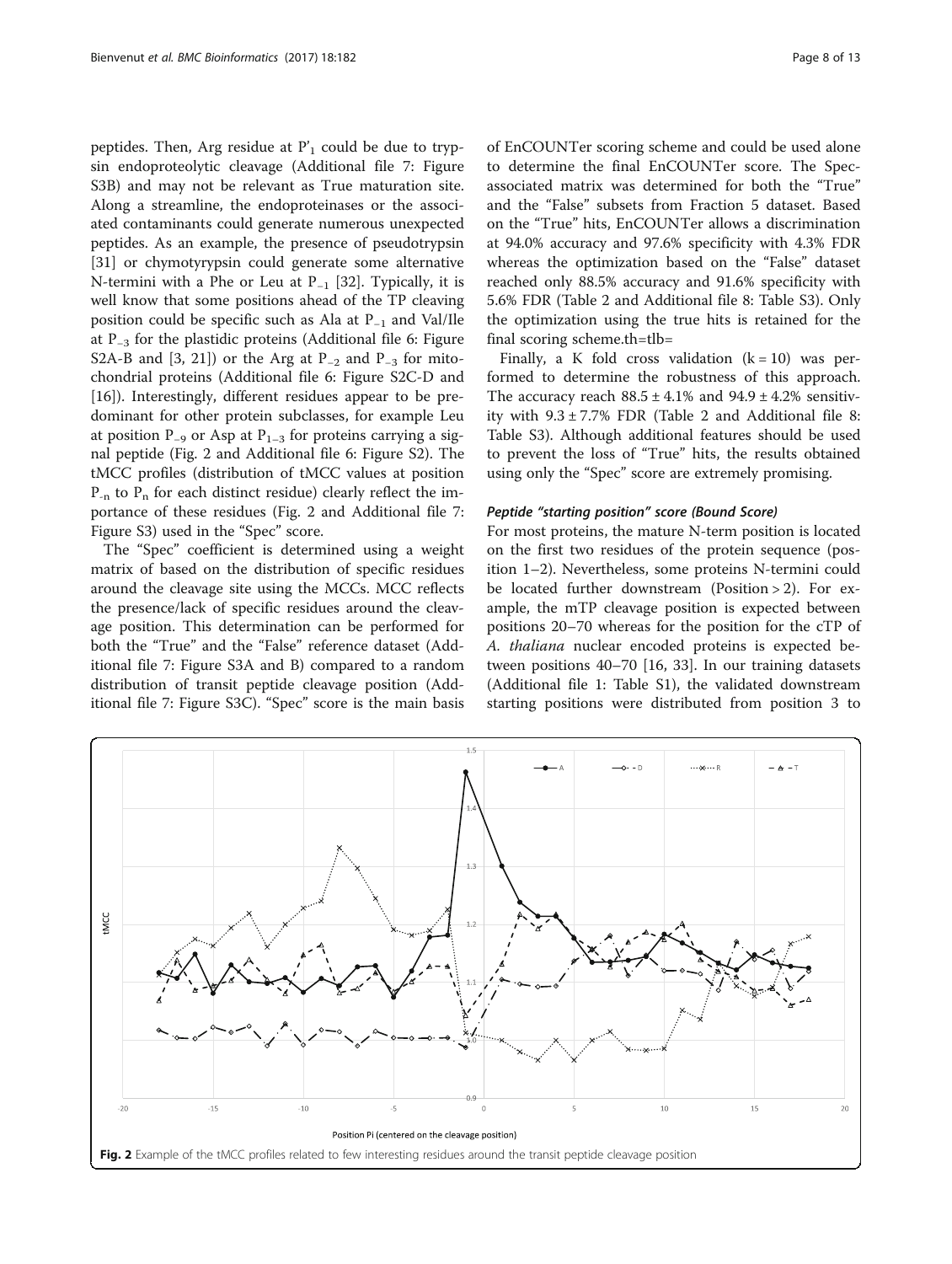<span id="page-8-0"></span>

| validation approach                                                                                                             |                                      |                             |                    |                                |                  |                                    |                                               |                         |                    |                    |                    |                         |                                  |
|---------------------------------------------------------------------------------------------------------------------------------|--------------------------------------|-----------------------------|--------------------|--------------------------------|------------------|------------------------------------|-----------------------------------------------|-------------------------|--------------------|--------------------|--------------------|-------------------------|----------------------------------|
| Investigated<br>parameters                                                                                                      | Dataset or Scoring<br>Scheme         | ExpMin<br>Position          | Position<br>ExpMax | EnCOUNTer or<br>Spec threshold | Positive<br>True | Negative<br>True                   | Positive<br>False                             | Negative<br>False       | Accuracy           | Sensitivity        | Specificity        | False Discovery<br>Rate | MCC                              |
| Spec (True dataset)                                                                                                             | Training                             |                             |                    | $62.9 \pm 2.0$<br>$\land$      | $162 \pm 3$      | $288 \pm 3$                        | $\sim$<br>$+$<br>$\overline{\phantom{0}}$     | $21 \pm 2$              | 94.0 ±<br>0.3%     | 88.5 ±<br>1.0%     | 97.4 ±<br>0.5%     | $4.6 \pm 0.9%$          | $+1$<br>0.87<br>0.01             |
|                                                                                                                                 | Validation                           |                             |                    | $\widetilde{\Xi}$              | $16 \pm 2$       | $\widetilde{+}$<br>$\overline{31}$ | $\frac{+}{2}$                                 | $4 \pm 2$               | $88.5 \pm$<br>4.1% | $78.7 \pm$<br>7.3% | 94.9±<br>4.2%      | $9.3 \pm 7.7\%$         | $+1$<br>0.67<br>$\overline{0}$ . |
| Bound (True<br>dataset)                                                                                                         | Training                             | $17 + 4$                    | $60 \pm 6$         |                                | $164 \pm 4$      | $241 \pm 6$                        | $56 \pm 6$                                    | $\sim$<br>$-6 +$        | $84.3 \pm 1.5\%$   | 89.8 ±<br>0.7%     | $81.2 \pm$<br>1.8% | $25.3 \pm 1.6\%$        | $+$<br>0.71<br>0.01              |
|                                                                                                                                 | Validation                           | $\stackrel{\alpha}{\equiv}$ | $\frac{\alpha}{2}$ | $\mathfrak l$                  | $\sim$<br>$+1$   | $26 + 4$                           | $\sim$<br>$+$<br>$\overline{ }$               | $3 \pm 1$               | 82.9 ±<br>5.5%     | $87.7 \pm$<br>4.3% | $80.0 \pm$<br>7.8% | $26.6 \pm 8.7%$         | $+1$<br>0.67<br>0.09             |
|                                                                                                                                 | All data together                    | $\overline{4}$              | 78                 | 63.2                           | 183              | 266                                | 3                                             | $\infty$                | 84.4%              | 90.1%              | 80.9%              | 25.6%                   | 0.69                             |
| Spec / Bound / Prox<br>(True dataset)                                                                                           | Training                             | $17 \pm 4$                  | $90 \pm 6$         | $> 129.9 \pm 0.6$              | 4<br>$167 \pm$   | 5<br>$293 +$                       | $\overline{\phantom{0}}$<br>$\pm$<br>$\infty$ | $\sim$<br>$16 +$        | $96.1 \pm$<br>0.6% | $91.2 \pm$<br>0.6% | 99.1 ±<br>0.2%     | $1.6 \pm 0.3\%$         | $\pm$<br>0.92<br>0.01            |
|                                                                                                                                 | Validation                           | $\stackrel{\alpha}{\equiv}$ | Σ.<br>Σ            | $\frac{\alpha}{2}$             | $19 + 4$         | $\sqrt{ }$<br>$+1$<br>33           | $\overline{\phantom{0}}$<br>$_{\rm O}^{+}$    | $\sim$<br>$\frac{+}{2}$ | $95.9 \pm$<br>2.9% | $91.1 \pm$<br>5.3% | $98.7 \pm$<br>2.3% | $1.9 \pm 3.2%$          | $0.91 \pm$<br>0.06               |
| Spec / Bound / Prox<br>(False dataset)                                                                                          | Training                             | $64 + 98$                   | $300 \pm 1$        | $69.3 \pm 6.1$ (*)<br>$\vee$   | 5<br>$272 \pm$   | $108 +$                            | $\sim$<br>$74 \pm$                            | 4<br>$24 \pm 4$         | 79.5 ±<br>0.5%     | $92.0 \pm$<br>1.2% | 59.1 ±<br>1.7%     | $21.4 \pm 0.6%$         | $0.59 \pm$<br>0.01               |
|                                                                                                                                 | Validation                           | Σ.                          | $\tilde{\vec{z}}$  | ΥÉ<br>Ζ                        | $\sim$<br>$+180$ | $\stackrel{\sim}{+}$<br>$\simeq$   | $\sim$<br>$\pm\vert$<br>G                     | $\sim$<br>$\frac{+}{3}$ | $78.0 \pm$<br>4.1% | $90.5 \pm$<br>6.7% | $58.1 \pm 10.196$  | $22.0 \pm 5.4%$         | $0.55 \pm$<br>0.08               |
| Fraction 5 dataset                                                                                                              | True dataset<br>(Spec only)          | $\overline{4}$              | 78                 | 65.1                           | 179              | 321                                | $\infty$                                      | $\overline{24}$         | 94.0%              | 88.2%              | 97.6%              | 4.3%                    | 0.872                            |
|                                                                                                                                 | (Spec, Bound)<br>True dataset        | $\overline{4}$              | 78                 | $\infty$<br>$\frac{1}{2}$      | 180              | 326                                | $\sim$                                        | 23                      | 95.1%              | 88.7%              | 99.1%              | 1.6%                    | 0.897                            |
|                                                                                                                                 | (Spec, Bound, Prox)<br>True dataset  | $\overline{4}$              | $\approx$          | 30.1                           | 185              | 326                                | $\infty$                                      | $\frac{\infty}{\infty}$ | 96.1%              | 91.1%              | 99.1%              | 1.6%                    | 0.917                            |
|                                                                                                                                 | False dataset<br>(Spec Only)         | 29                          | 300                | 72.2                           | 285              | 185                                | $\overline{1}$                                | 4                       | 88.5%              | 86.6%              | 91.6%              | 5.6%                    | 0.767                            |
|                                                                                                                                 | (Spec, Bound, Prox)<br>False dataset | 79                          | 300                | 66.7                           | 304              | 118                                | $\frac{8}{3}$                                 | 25                      | 79.5%              | 92.4%              | 58.4%              | 21.6%                   | 0.556                            |
|                                                                                                                                 | (Stringent params)<br>False dataset  | $\overline{4}$              | 78                 | 133.8                          | 186              | 326                                | $\sim$                                        | $\Box$                  | 96.2%              | 91.6%              | 99.1%              | 1.6%                    | 0.921                            |
| Fraction 6 dataset                                                                                                              | (Spec, Bound, Prox)<br>True dataset  | $\overline{4}$              | 78                 | 130.1                          | 179              | 442                                | $\infty$                                      | 5                       | 91.3%              | 77.8%              | 98.2%              | 4.3%                    | 0.806                            |
| (*) for the prediction based on the False dataset, the EnCOUNTer score must be below the determined Threshold for the True hits |                                      |                             |                    |                                |                  |                                    |                                               |                         |                    |                    |                    |                         |                                  |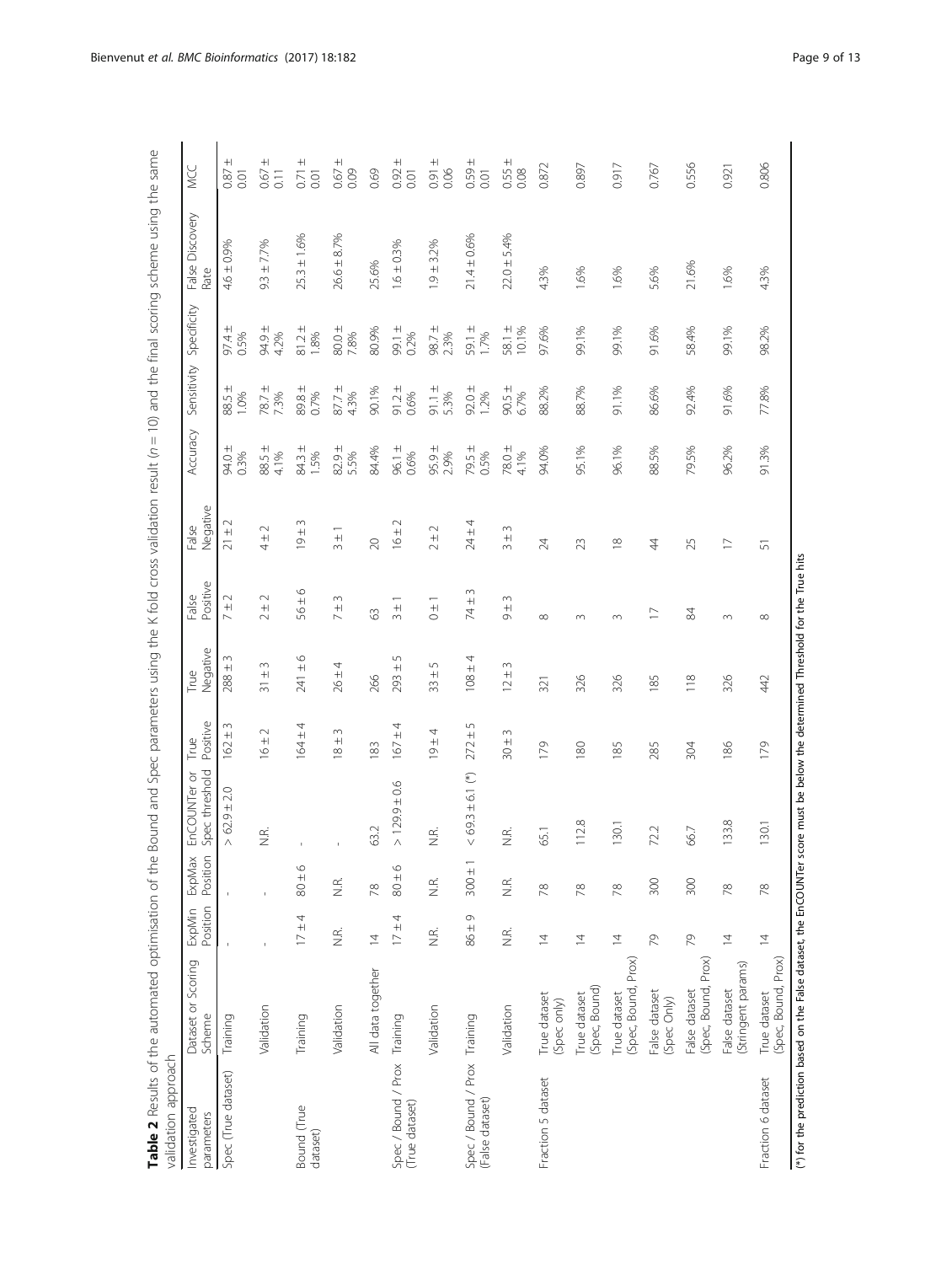106 (defined as ExpMin and ExpMax) for the validated candidates ("True" dataset) vs. 4 to 1104 for the irrelevant candidates (False dataset).

Interestingly, few distinct TP regions (Additional file [5](#page-11-0): Figure S1) could be highlighted and are associated with proteins carrying a signal peptide (positions between 20 to 35 [\[34, 35\]](#page-12-0)), mitochondrial TP (between positions 25 to 65 [\[16](#page-12-0), [28](#page-12-0)]) and plastidic TP (between positions 30 to 95 [\[18](#page-12-0)]). Comparatively, the starting positions of the "False" candidates were evenly distributed. Then, it is interesting to favor/penalize selected regions depending of the protein training set. This allows the EnCOUNTer tool to define the optimum range where mature Nterminal positions are characterized from the training dataset. The optimum range for Fraction 5 dataset is in between positions 14–78 with 84.4% accuracy and 80.9% specificity with 25.6%. FDR. The associated "K fold cross correlation"  $(K = 10)$  highlights the robustness of this determination (Additional file [8](#page-11-0): Table S3). This parameter cannot be used alone but always in combination with the Spec score (at least). When combining "Spec" and "Bound" score, 95.1% sensitivity and 99.1% accuracy with 1.6% FDR are reached on Fraction 5 training dataset. Such combination clearly improved the EnCOUNTer discrimination power compared to the "Spec" score alone.

#### Influence of the other scoring coefficients

By default, reliable predictions are reached using the Spec score and the Bound score together (95.1% accuracy at 1.6% FDR on the training dataset). Nevertheless, it could be possible to improve the prediction specificity or sensitivity using the additional coefficients Acetyl, Prox, Rep and/or Loc. Depending on the coefficient applied, it was possible to improve the sensitivity or the specificity of the EnCOUNTer tool (data not shown). As an example, the combination of Spec, Bound and Prox coefficients provides a final 96.1% accuracy and 99.1% sensitivity with 1.6% FDR. The associated K fold cross validation (k = 10) was performed and provided  $95.9 \pm$ 2.9% accuracy and  $98.7 \pm 2.3$ % sensitivity at  $1.9 \pm 3.2$ % FDR (Table [2](#page-8-0) and Additional file [8](#page-11-0): Table S3).

Although, the overall accuracy could be improved using different scoring combinations this was usually detrimental to the sensitivity. Depending on the goal (sensitivity, accuracy, specificity), scoring coefficient combinations could be adapted to reach better result than those provided in Table [2](#page-8-0) i.e. better accuracy or better sensitivity… In hour hands, the combination of the scoring coefficients Spec, Bound and Prox provides a good starting compromise (Table [2](#page-8-0)) that could be optimized at will. These optimized parameters were applied to the Fraction 6 training dataset and provided the

discrimination of the N-termini at 91.3% of sensitivity and 98.2% of specificity (4.3% of FDR).

#### Protein N-terminal Acetylation quantitation

As previously mentioned, MD could provide protein NTA quantitation regardless of the multiple protein proteoforms. This is the example for the protein At1g16080.1 of which four distinct N-terminal positions could be characterized (positions 42, 44, 45 and 48; Additional file [1:](#page-11-0) Table S1). MD gave a single NTA yield of 35.5% (Min = 0.4%; Max = 98.98%) whereas EnCOUNTer provided four distinct NTA yield, i.e. 100.0% (Min: 99.8%; Max + 100.0%), 29.5%, 42.4% (Min: 42.0%; Max + 42.8%) and 2.1% respectively for each proteoforms. Another frequent MD processing error is the aggregation of H/L value associated to internal peptides. As an example, the MD quantification of At2g16600.1 protein combines the NTA yield associated to position 2 and 21 for a final NTA yield of  $99.2\%$  (Min = 26.5%; Max = 100.0%) whereas EnCOUNTer quantify only the N-terminus at position 2 with 99.8% NTA (Min = 98.5%; Max = 100.0%). Furthermore, the EnCOUNTer score of the peptide starting at position 21 is below the EnCOUNTer threshold and is not considered as a significant N-terminus. It is clear that EnCOUNTer discriminates the different N-termini and provides the most accurate NTA yield for each of them with an error range below 1% in average (Additional file [1](#page-11-0): Table S1).

#### Example of application

As an example of application, our whole experimental dataset (N-terminus enriched fraction from A. thaliana leave lysate [[2\]](#page-11-0)) was processed using the optimized EnCOUNTer parameters. The parameters used where based on the results obtained during the optimization phase (Table [2\)](#page-8-0), i.e. the combination of the Spec, Bound and Prox coefficients. 3964 potential N-termini were listed of which 1554 have an EnCOUNTer score higher than the threshold (EnCOUNTer Threshold = 130.1). After the removal of the non-proteotypic peptides, 1257 probable mature N-termini were listed of which 649 were located at position 1–2 and 608 at positions downstream of the protein N-terminus (Position >2). The NTA yield was determined for 594 N-termini (excluded none proteotypic N-termini) of which 275 were located at position 1–2 and 319 were associated to DNT (Additional file [2:](#page-11-0) Table S2).

As previously observed [[2](#page-11-0)], 73% of the characterised N-termini at position 1–2 were found fully acetylated  $(NTA > 95%)$ , 18% not acetylated  $(NTA < 5%)$  and 9% were partially acetylated (Fig. [3a\)](#page-10-0). These N-termini peptides were mainly located (Fig. [3c\)](#page-10-0) in the cytosol (39%), the nucleus (26%) and also in the mitochondria (6%) and the plastid (5%). Protein located in these last two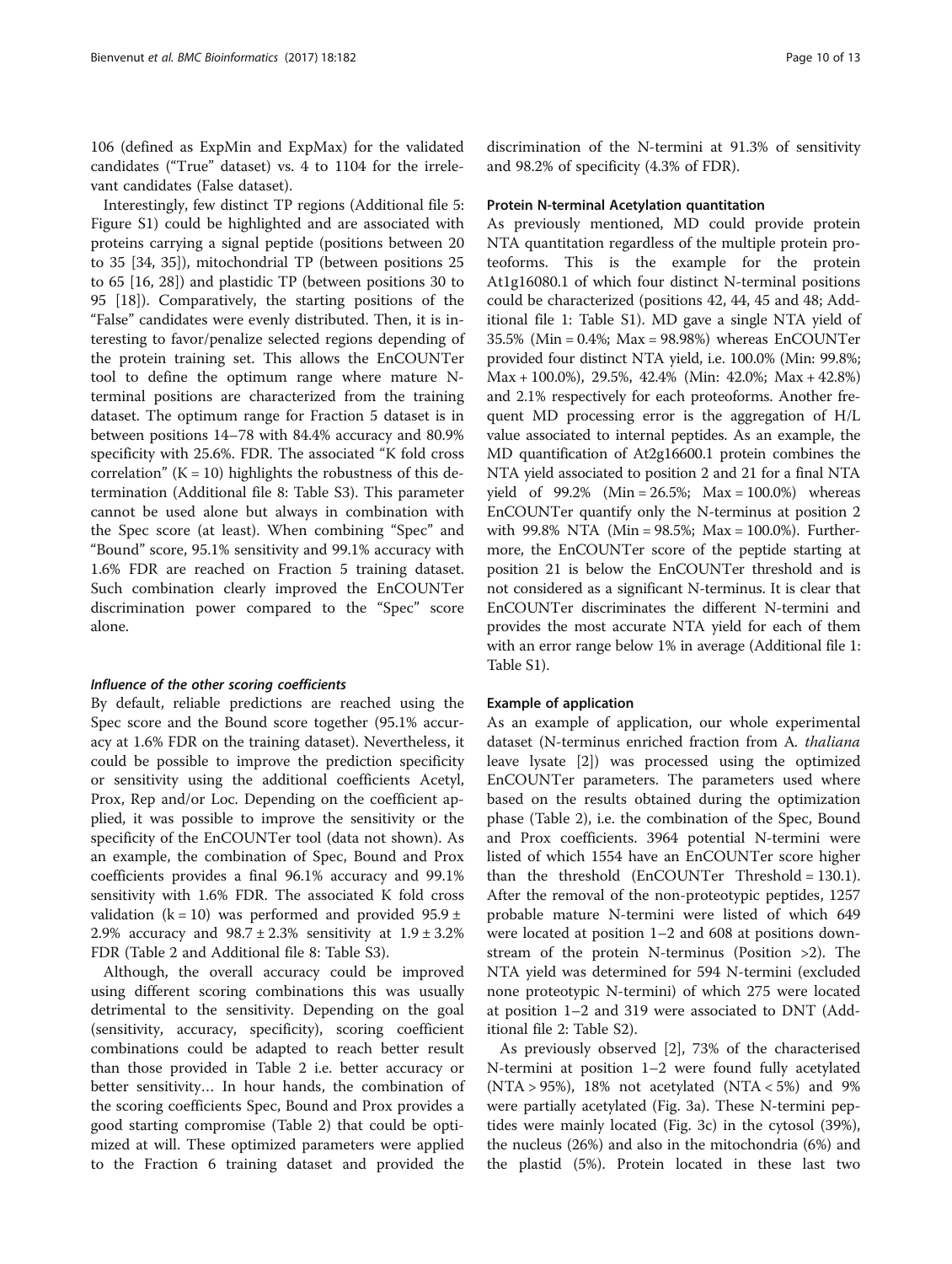<span id="page-10-0"></span>

compartments are frequently associated to TP excision. Nevertheless, most of the characterised mitochondrial proteins are outer membrane proteins and the characterisation of a starting position 1 and 2 is biologically relevant. Similarly, 17 out of the 35 plastid proteins are coded by the plastid genome. These proteins, expressed directly in the plastid, do not undergo transit peptide excision and were expected in this subset. Considering the other 18 nucleus-encoded proteins which were annotated in SUBA (The SUBcellular localisation database for A. thaliana [\[25](#page-12-0)]) as being translocated to the chloroplast, some of them are known to be chloroplastic such as At2g44640.1 or At4g28440.1 [[21](#page-12-0)] and the absence of cTP could be explained by some previously described alternative import mechanisms [[29\]](#page-12-0). Other candidates are erroneously associated to plastidic localisation such as At5g24650.1 (TIM17) which is clearly a mitochondrial protein.

In addition to these expected N-termini, 608 downstream N-termini could be characterized with an EnCOUNTer score higher than the threshold of which 319 were quantified for NTA. The pattern of the DNT-NTA yield with 8% of the downstream N-termini fully acetylated (>95%), 25% partially NTAed and 67% not acetylated (<5%) was clearly different (Fig. 3b) from

protein NTA profile (Fig. 3a). The subcellular distribution (Fig. 3c) was also strongly modified and the main localisation for the downstream N-termini was for 73% associated to plastidic proteins. Additionally, DNT also revealed mitochondrial N-termini (13%) resulting from mTP excision and alternative maturation of peroxisomal proteins (e.g. At2g33150.1 [[36](#page-12-0)]), membrane proteins (e.g. At3g06035.1 or At5g19250.1 [\[37](#page-12-0)]) or vacuolar proteins (At5g60360.1 [[38\]](#page-12-0) or At2g23000). As previously observed for Pos 1–2, some of the SUBA subcellular localisation were erroneous, e.g. cytosolic localisation for At1G12900 or At4g26300 while they are localized in the chloroplastic stroma [[39\]](#page-12-0). Some of the DNTs could also be a consequence of an alternative splicing or alternative start position (e.g. At1g66240 [[40\]](#page-12-0)), or errors on the gene starting position (At1g23820). Most of the 608 downstream N-termini highlighted by the EnCOUNTer tool were clearly due to protein maturation processes. This result confirms the added-value of EnCOUNTer to highlight mature proteins N-termini in complex peptide mixtures.

### Conclusions

Throughout few thousands experimentally characterised N-termini, the EnCOUNTer tool is able to parse the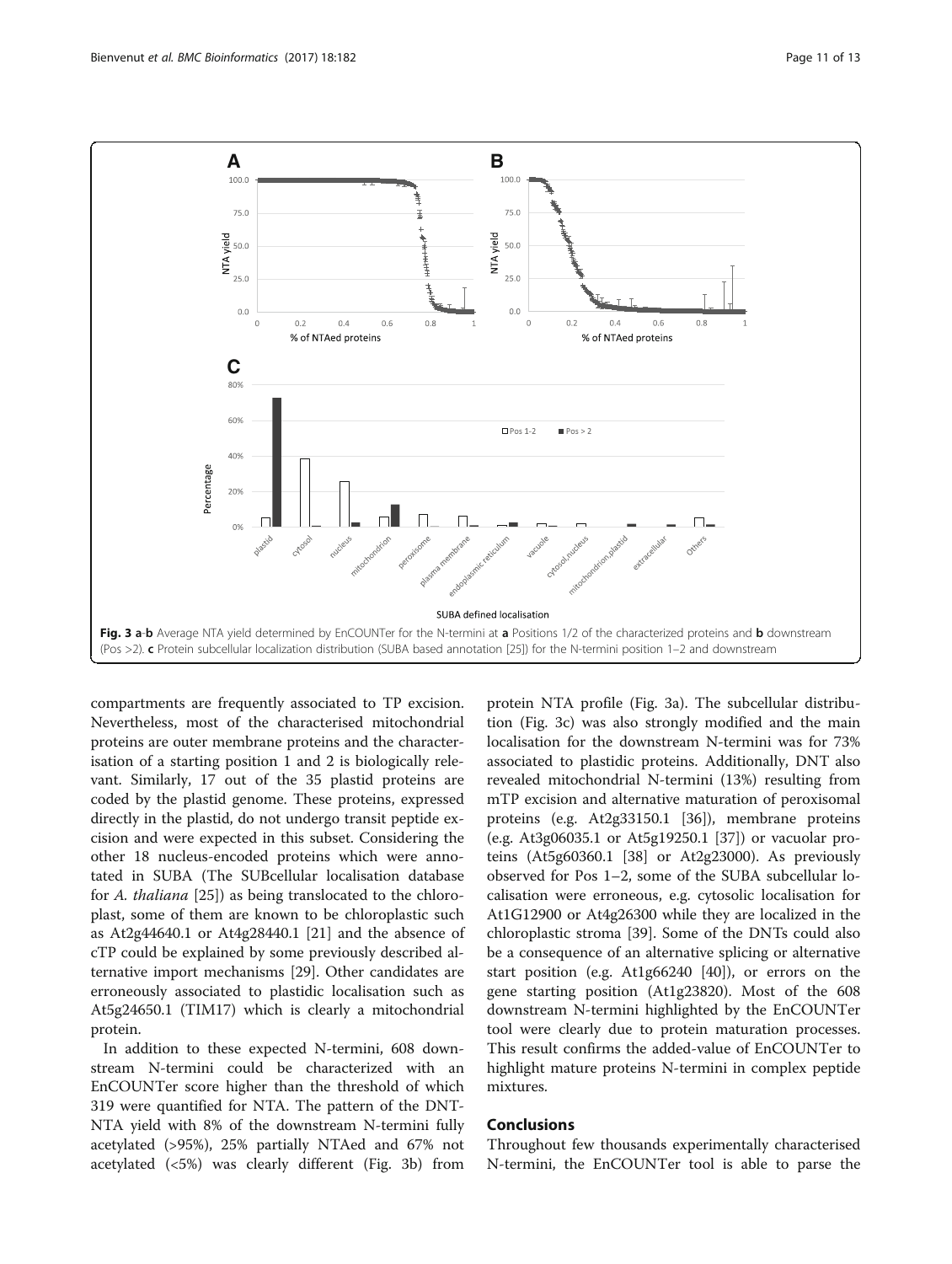<span id="page-11-0"></span>most relevant mature protein N-termini with 96.1% accuracy and 99.1% specificity on the training dataset (91.3% sensitivity and 98.2% specificity using Fraction 6 dataset). Furthermore, the EnCOUNTer tool is able to provide reliable NTA yield for each distinct proteoform at the expected protein N-terminus (Pos 1–2) but also downstream.

Applied to a large experimental dataset, the EnCOUNTer tool was able to characterize more than 1200 N-termini of which almost 600 were quantified for NTA yield. Those characterised DNT could be associated to different maturation processes including nuclear encoded proteins targeting to various organelles (e.g. mitochondria, chloroplast or peroxisome), cytosolic maturations involving transient targeting peptides (e.g. membrane or secreted proteins) or erroneously assigned protein starts. This tool provides a unique way to determine the experimental position of the protein mature Nterminus and NTA acetylation yield for few hundreds up to thousands of candidates. This tool is especially interesting to determine accurately and rapidly the influence of various stresses on protein N-terminal status and N-terminal modification yield.

# Additional files

[Additional file 1: Table S1.](dx.doi.org/10.1186/s12859-017-1595-y) List of the manually validated dataset (Fraction 5 and fraction 6) and curated subcellular localization. (XLSX 11079 kb)

[Additional file 2: Table S2.](dx.doi.org/10.1186/s12859-017-1595-y) Results obtained after EnCOUNTer processing applied to a large A. thaliana LC-MS/MS dataset (XLSX 381 kb) [Additional file 3:](dx.doi.org/10.1186/s12859-017-1595-y) Mascot Distiller processing method for protein Nterminal acetylation quantitation. (PDF 24 kb)

[Additional file 4:](dx.doi.org/10.1186/s12859-017-1595-y) EnCOUNTer parameters file. (PDF 1 kb)

[Additional file 5: Figure S1.](dx.doi.org/10.1186/s12859-017-1595-y) Distribution of the transit peptide cleavage position for fraction 5 validated dataset (True and False) and few specific subset (Mitochondria, plastid…). (PDF 120 kb)

[Additional file 6: Figure S2.](dx.doi.org/10.1186/s12859-017-1595-y) Web logos and heatmaps of 231 of nuclear coded plastidic N-termini (A-B), 30 mitochondrial N-termini (C-D) and 35 N-termini associated to protein carrying an excised signal peptide (E-F). The sequences around the transit peptide cleavage are compared to the average distribution of A. thaliana using the stand alone ICELogo tool [[41](#page-12-0)]. (PDF 474 kb)

[Additional file 7: Figure S3.](dx.doi.org/10.1186/s12859-017-1595-y) tMCC profiles of the Spec matrix for each possible residue for the A) True subset, B) False subset and C) from random A. thaliana proteins. (PDF 382 kb)

**[Additional file 8: Table S3.](dx.doi.org/10.1186/s12859-017-1595-y)** Result of the K fold cross validation ( $n = 10$ ) for the optimization of bound, Spec and the global scoring using fraction 5 training dataset (True vs. False dataset). (XLSX 35 kb)

#### Abbreviations

ACN: Acetonitrile; cTP: Plastid transit peptide; d0-Ac: endogeneous acetyl group; d3-Ac: deuterated acetyl group; DNT: Downstream N-termini; FDR: False Discovery Rate; H: Heavy (d3-Ac); L: Light (d0-Ac); LC: Liquid chromatography; MCC: Matthews Correlation Coefficient; MD: Mascot Distiller; MS: Mass spectrometry; mTP: Mitochondrial transit peptide; NTA: Nterminal acetylation; NTAed: N-terminal acetylated; SCX: Strong Cation eXchange; TFA: Trifluoroacetic acid; tMCC: translated (by 1 unit upper) Matthews Correlation Coefficient; TP: Transit peptide

#### Acknowledgement

This study has benefited from the facilities and expertise of the SICaPS platform of I2BC (Institute for Integrative Biology of the Cell). The authors also thank A. Estreicher and Y Vandenbrouck for their advices, counsels, and expertise.

#### Funding

This work was supported by the "French National Research Agency (grant No. ANR-13-BSV6-0004) and is directly associated to the development of the EnCOUNTer tool. JD has benefited from the support of the "LabEX Saclay Plant Sciences-SPS" (ANR-10-LABX-0040-SPS) for its gratification. The Lidex BIG [\(https://www.universite-paris-saclay.fr/fr/recherche/projet/lidex-big](https://www.universite-paris-saclay.fr/fr/recherche/projet/lidex-big)) finance experimental analyses to provide raw material used forthe development and the optimisation of the EnCOUNTer tool.

#### Availability of data and materials

The EnCOUNTer script implemented in Python 2.7.11 is freely available at [https://mycore.core-cloud.net/public.php?service=files&t=4de3e3e100c6c3ba](https://mycore.core-cloud.net/public.php?service=files&t=4de3e3e100c6c3ba94114947c9ff929f) [94114947c9ff929f](https://mycore.core-cloud.net/public.php?service=files&t=4de3e3e100c6c3ba94114947c9ff929f). The mass spectrometry proteomics data and supplementary files supporting the conclusions of this article have been deposited to the ProteomeXchange Consortium [\(http://proteomecentral.proteomexchange.org](http://proteomecentral.proteomexchange.org/)) via the PRIDE partner repository with the dataset identifier PXD005720.

#### Authors' contributions

WB was involved in the acquisition of data, the conception and the design of the EnCOUNTer tool, the analysis and the interpretation of data. JPS and JD developed the python script, WIB, CG and TM were involved in drafting the manuscript. All authors read and approved the final manuscript.

#### Competing interests

The authors declare that they have no competing interests.

#### Consent for publication

Not applicable.

#### Ethics approval and consent to participate Not applicable.

#### Publisher's Note

Springer Nature remains neutral with regard to jurisdictional claims in published maps and institutional affiliations.

#### Received: 1 July 2016 Accepted: 10 March 2017 Published online: 20 March 2017

#### References

- 1. Giglione C, Fieulaine S, Meinnel T. N-terminal protein modifications: Bringing back into play the ribosome. Biochimie. 2015;114:134–46.
- 2. Linster E, Stephan I, Bienvenut WV, Maple-Grodem J, Myklebust LM, Huber M, Reichelt M, Sticht C, Geir Moller S, Meinnel T, et al. Downregulation of Nterminal acetylation triggers ABA-mediated drought responses in Arabidopsis. Nat Commun. 2015;6:7640.
- 3. Bienvenut WV, Espagne C, Martinez A, Majeran W, Valot B, Zivy M, Vallon O, Adam Z, Meinnel T, Giglione C. Dynamics of post-translational modifications and protein stability in the stroma of Chlamydomonas reinhardtii chloroplasts. Proteomics. 2011;11(9):1734–50.
- 4. Rowland E, Kim J, Bhuiyan NH, van Wijk KJ. The Arabidopsis Chloroplast Stromal N-Terminome: Complexities of Amino-Terminal Protein Maturation and Stability. Plant Physiol. 2015;169(3):1881–96.
- 5. Emanuelsson O, Brunak S, von Heijne G, Nielsen H. Locating proteins in the cell using TargetP, SignalP and related tools. Nat Protoc. 2007;2(4):953–71.
- 6. Emanuelsson O, Nielsen H, von Heijne G. ChloroP, a neural network-based method for predicting chloroplast transit peptides and their cleavage sites. Protein Sci. 1999;8(5):978–84.
- 7. Bienvenut WV, Sumpton D, Martinez A, Lilla S, Espagne C, Meinnel T, Giglione C. Comparative large scale characterization of plant versus mammal proteins reveals similar and idiosyncratic N-alpha-acetylation features. Mol Cell Proteomics. 2012;11(6):M111. 015131.
- Bienvenut WV, Giglione C, Meinnel T. Proteome-wide analysis of the amino terminal status of Escherichia coli proteins at the steady-state and upon deformylation inhibition. Proteomics. 2015;15(14):2503–18.